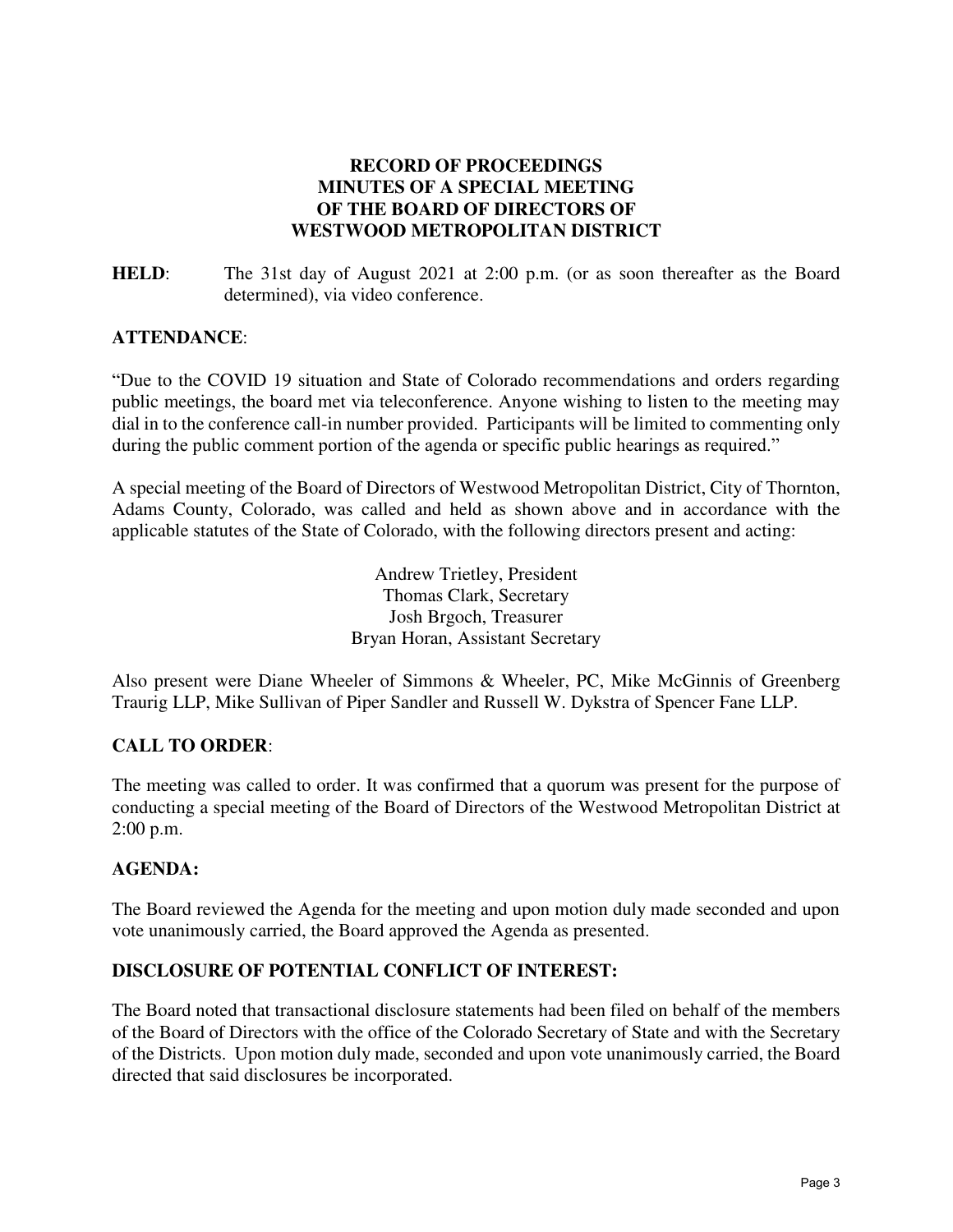### **PUBLIC COMMENTS:**

No members of the public were present.

# **APPROVAL OF MINUTES:**

The Board reviewed the Minutes of the special meeting of the Board held on December 4, 2020. Following discussion and upon motion duly made, seconded and upon vote unanimously carried, the Board approved the Minutes as presented.

### **FINANCIAL MATTERS:**

- a. Claims. Ms. Wheeler provided and update on the status of claims. No action was taken.
- b. Accountant's Reports. A report was not provided. No action taken.
- c. Consider for approval Limited Tax General Obligation Senior Bonds, Series 2021A(3) in an aggregate principal amount not to exceed \$8,500,000 and Limited Tax General Obligation Subordinated Bonds, Series 2021B(3) in an aggregate principal amount not to exceed \$600,000. Mr. McGinnis discussed the bonds and resolution with the Board. Following discussion and upon motion duly made, seconded and upon vote unanimously carried, the Board approved the documents as presented.
- d. Discussion and possible action to make a final determination to approve the Limited Tax General Obligation Senior Bonds, Series 2021A(3) and the Limited Tax General Obligation Subordinated Bonds, Series 2021B(3). Mr. McGinnis discussed the bonds and resolution with the Board. Following discussion and upon motion duly made, seconded and upon vote unanimously carried, the Board approved the documents as presented.
- e. Such other matters as may be necessary or appropriate in connection with the bond issuance. No action was taken.
- f. Identify and authorize a District Representative to approve and execute documents and other items related to the Limited Tax General Obligation Senior Bonds, Series 2021A(3) and the Limited Tax General Obligation Subordinated Bonds, Series 2021B(3). Following discussion and upon motion duly made, seconded and upon vote unanimously carried, the Board approved authorizing the President and Secretary to execute documents related to the bond issuance.
- g. Consider for approval the proposed Post Issuance Tax Compliance Policy related to the proposed Limited Tax General Obligation Senior Bonds, Series 2021A(3) and the Limited Tax General Obligation Subordinated Bonds, Series 2021B(3). Mr. McGinnis presented the post-issuance compliance documents to the Board. Following discussion and upon motion duly made, seconded and upon vote unanimously carried, the Board approved the appointment of Ms. Wheeler as the responsible party for post-issuance compliance matters.